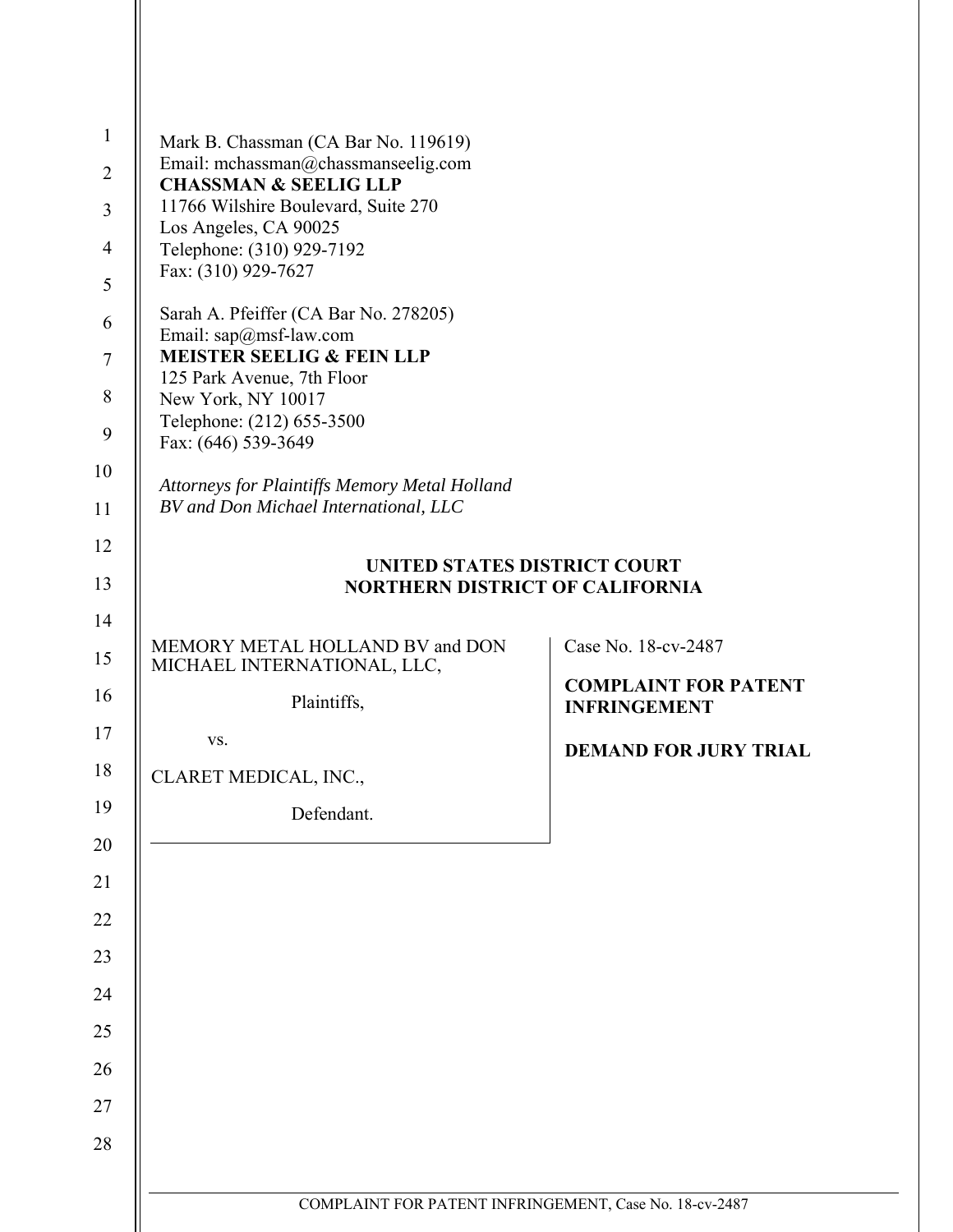| $\mathbf{1}$   | Plaintiffs Memory Metal Holland BV ("Memory Metal") and Don Michael International,                     |                                                                                                |  |
|----------------|--------------------------------------------------------------------------------------------------------|------------------------------------------------------------------------------------------------|--|
| $\overline{2}$ |                                                                                                        | LLC ("DMI") (together, "Plaintiffs") bring this action against defendant Claret Medical, Inc.  |  |
| $\mathfrak{Z}$ |                                                                                                        | "Claret") and hereby allege as follows:                                                        |  |
| $\overline{4}$ |                                                                                                        | <b>THE PARTIES</b>                                                                             |  |
| 5              | 1.                                                                                                     | Memory Metal Holland BV is a limited liability company organized and existing                  |  |
| 6              |                                                                                                        | under the laws of the Netherlands having a principal place of business at Gronausestraat 1220, |  |
| $\overline{7}$ | Enschede 7534 AT, Netherlands.                                                                         |                                                                                                |  |
| $8\,$          | 2.                                                                                                     | Memory Metal is in the business of developing and commercializing medical                      |  |
| 9              | technology.                                                                                            |                                                                                                |  |
| 10             | 3.                                                                                                     | Don Michael International, LLC, is a limited liability company organized and                   |  |
| 11             |                                                                                                        | existing under the laws of California having a principal place of business at 4109 Sill Place, |  |
| 12             |                                                                                                        | Bakersfield, California 93306.                                                                 |  |
| 13             | 4.                                                                                                     | Claret Medical, Inc. is a corporation organized and existing under the laws of                 |  |
| 14             |                                                                                                        | Delaware having a principal place of business at 1745 Copperhill Parkway, Suite 1, Santa Rosa, |  |
| 15             | CA 95403.                                                                                              |                                                                                                |  |
| 16             |                                                                                                        | <b>JURISDICTION AND VENUE</b>                                                                  |  |
| 17             | 5.                                                                                                     | This action arises under the Patent Laws of the United States, 35 U.S.C. § 1, et seq.          |  |
| 18             |                                                                                                        | This Court accordingly has jurisdiction pursuant to 28 U.S.C. §§ 1331, 1338(a), and 2202.      |  |
| 19             | 6.                                                                                                     | This Court has jurisdiction over Claret because Claret does business in the State of           |  |
| 20             | California and this District, contracts to supply goods or services within the State of California and |                                                                                                |  |
| 21             | this District, has continuous and systematic business contacts within the State of California and this |                                                                                                |  |
| 22             |                                                                                                        | District, derives substantial revenue from interstate commerce from goods used or services     |  |
| 23             | rendered in the State of California and this District, and/or commits and has committed acts of        |                                                                                                |  |
| 24             | patent infringement either within the State of California and this District, or outside the State of   |                                                                                                |  |
| 25             | California and this District with a reasonable expectation that such acts would have consequences      |                                                                                                |  |
| 26             | within the State of California and this District.                                                      |                                                                                                |  |
| 27             | 7.                                                                                                     | Venue is proper in this judicial district pursuant to 28 U.S.C. §§ 1391(b), 1391(c),           |  |
| 28             | $1400(b)$ , and $1404(a)$ .                                                                            |                                                                                                |  |
|                |                                                                                                        |                                                                                                |  |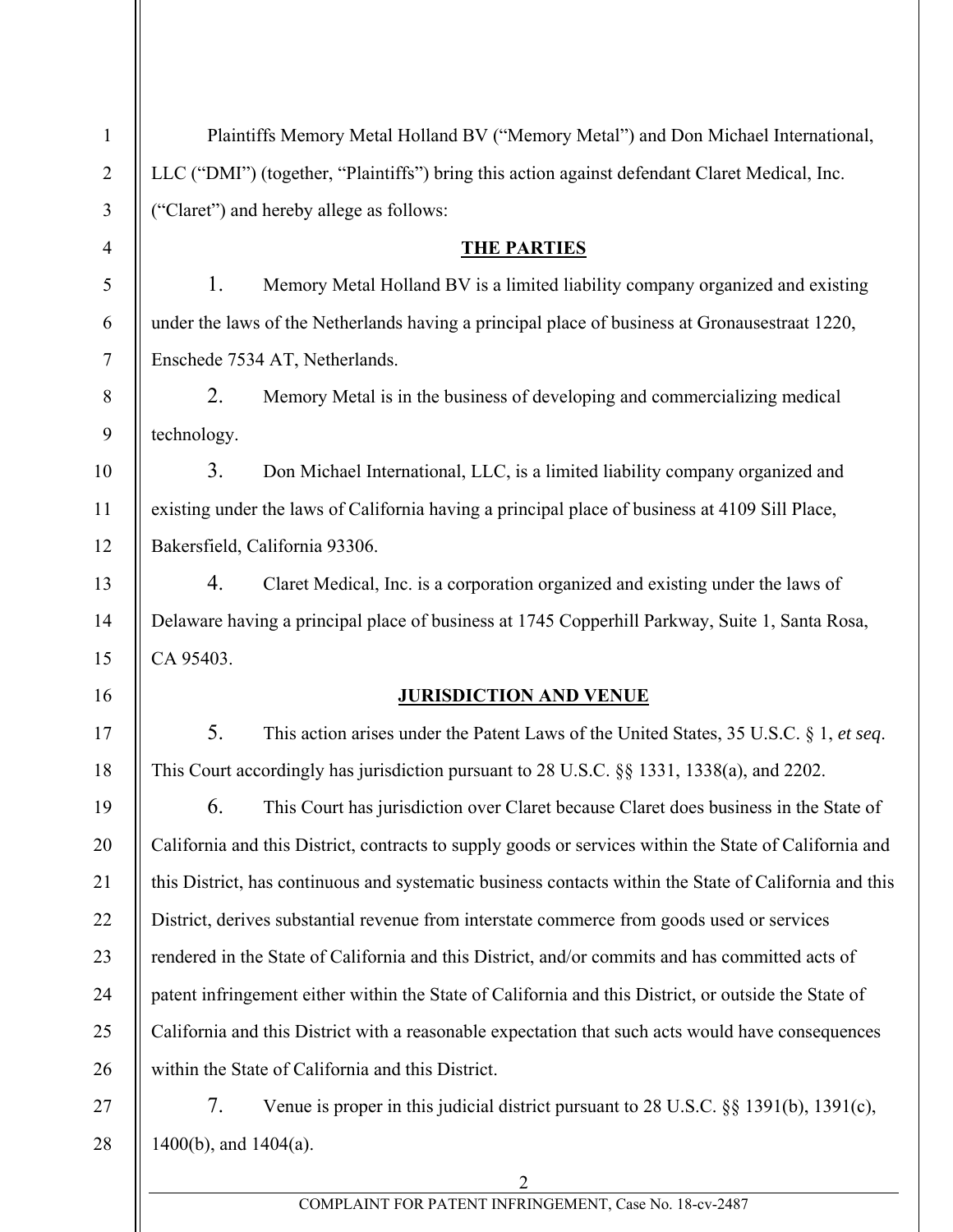| $\mathbf{1}$   | <b>FACTS</b>                                                                                          |  |  |
|----------------|-------------------------------------------------------------------------------------------------------|--|--|
|                |                                                                                                       |  |  |
| $\overline{2}$ | <b>The Asserted Patents</b>                                                                           |  |  |
| 3              | 8.<br>On November 26, 2002, U.S. Patent No. 6, 485, 502 (the "502 Patent"), entitled                  |  |  |
| $\overline{4}$ | "Vascular Embolism Prevention Device Employing Filters," a copy of which is attached hereto as        |  |  |
| 5              | Exhibit A, was duly and legally issued by the United States Patent and Trademark Office               |  |  |
| 6              | ("USPTO") to T. Anthony Don Michael and Peter Besselink as inventors.                                 |  |  |
| $\overline{7}$ | 9.<br>Plaintiffs are the owners of the '502 Patent by assignment, having received all right,          |  |  |
| $8\,$          | title, and interest of the '502 Patent from the inventors.                                            |  |  |
| 9              | 10.<br>On May 8, 2007, U.S. Patent No. 7,214,237 (the "237 Patent," together with the                 |  |  |
| 10             | '502 Patent, the "Asserted Patents"), entitled "Vascular Filter With Improved Strength and            |  |  |
| 11             | Flexibility," a copy of which is attached hereto as Exhibit B, was duly and legally issued by the     |  |  |
| 12             | USPTO to T. Anthony Don Michael and Peter Besselink as inventors.                                     |  |  |
| 13             | 11.<br>Plaintiffs are the owners of the '237 Patent by assignment, having received all right,         |  |  |
| 14             | title, and interest of the '237 Patent from the inventors.                                            |  |  |
| 15             | 12.<br>The Asserted Patents identify and sets out to prevent embolism in a vascular system,           |  |  |
| 16             | such as during angioplasty or stenting. ('502 Patent 1:12-24; '237 Patent at 1:14-20.) The claimed    |  |  |
| 17             | inventions of the Asserted Patents provide a system to prevent embolism by preventing the escape      |  |  |
| 18             | of debris from the treatment site in a blood vessel using filter elements. ('502 Patent 1:64-67; '237 |  |  |
| 19             | Patent at 2:27-31.)                                                                                   |  |  |
| 20             | <b>Claret's Infringing Systems and Services</b>                                                       |  |  |
| 21             | 13.<br>Claret makes, uses, sells, and/or offers to sell various medical devices including, but        |  |  |
| 22             | not limited to, the Sentinel Cerebral Protection System (and any previous versions or alternate       |  |  |
| 23             | names, including but not limited to the CE Pro System and Montage) (the "Accused Product").           |  |  |
| 24             | 14.<br>The Accused Product is a medical device that filters, captures, and removes embolic            |  |  |
| 25             | debris during vascular procedures.                                                                    |  |  |
| 26             | 15.<br>The Accused Product accomplishes the removal of debris using two filters that                  |  |  |
| 27             | deploy independently and collect debris released during the procedure, such as valve tissue,          |  |  |
| 28             |                                                                                                       |  |  |
|                | 3                                                                                                     |  |  |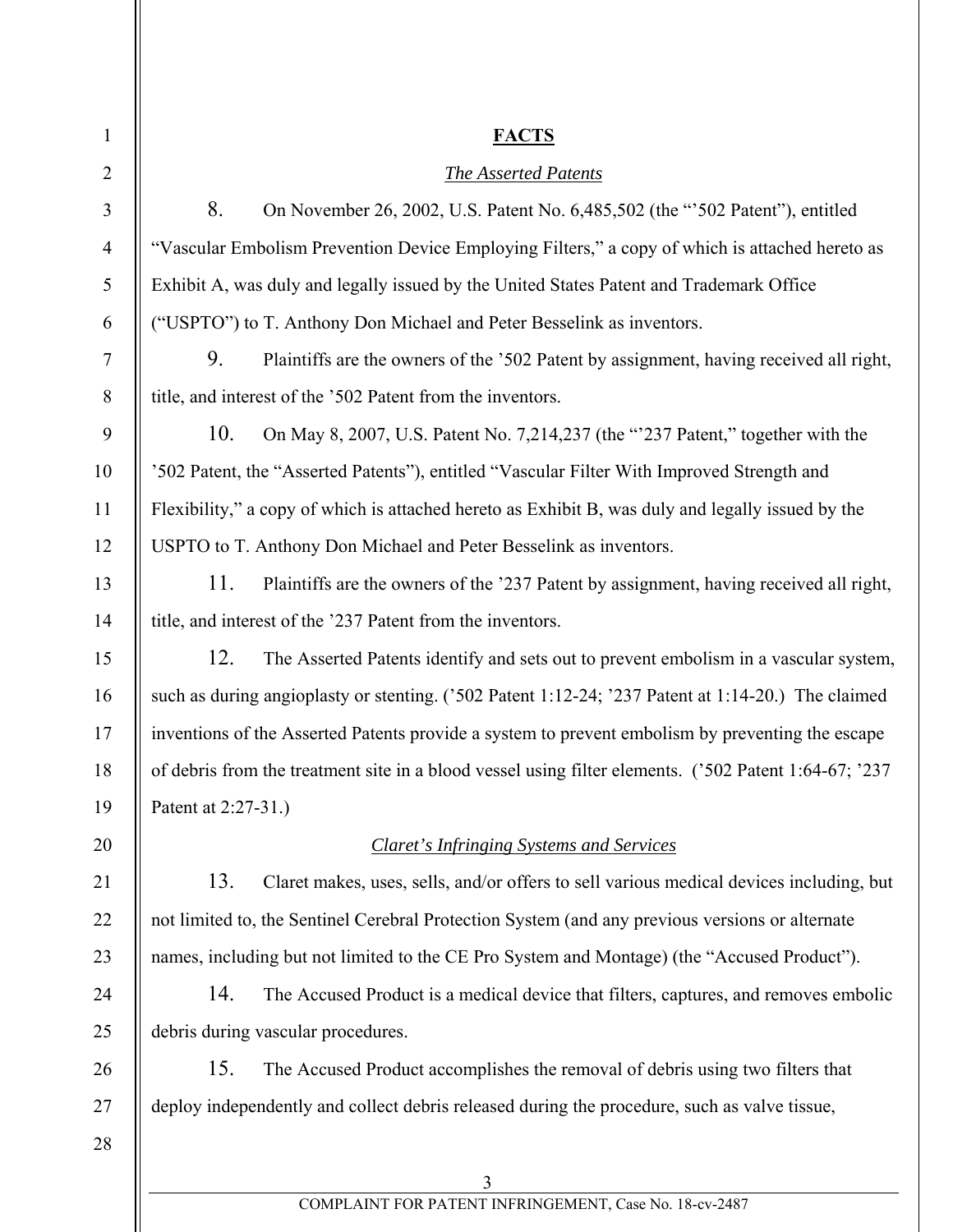calcification, thrombus, or other material, to prevent that material from traveling to the brain. When the procedure is complete, the filters and collected debris are removed.

16. Upon information and belief, Claret develops, designs, manufactures, and sells the Accused Product at its facility in Santa Rosa, California.

17. Claret markets, sells, and offers to sell the Accused Product to, without limitation, individual doctors, hospitals, and other medical and/or healthcare organizations.

18. Claret provides the Accused Product to at least fifty U.S. transcatheter aortic heart valve replacement ("TAVR") centers and TAVR providers throughout the world, including, for example, Pinnacle Health in Pennsylvania ("Customers").

19. Upon information and belief, Claret manufactures and/or combines all or at least a substantial portion of the components of the Accused Product in its Santa Rosa, California facility.

20. Upon information and belief, Claret supplies all or a substantial portion of the components of the Accused Product from its California facility to, without limitation, individual doctors, hospitals, and other medical and/or healthcare organizations around the world, including without limitation, Brazil, Canada (such as St. Paul's Hospital in Vancouver, Canada) and Europe (such as Erasmus Medical Center in Rotterdam, The Netherlands).

21. Claret instructs Customers regarding the combination of the components and the use of the Accused Product with knowledge that such combination and/or use would infringe the Asserted Patents. Claret provides at least the following instructions regarding use of the Accused Product: a guide of the procedure for using the Accused Product

(http://www.claretmedical.com/physicians/technology/sentinel-cps-procedure/), "Instructions for

Use" (http://claretmedical.com/ Sentinel-IFU.pdf?version=c), "Physician Resources"

(http://www.claretmedical.com/ physicians/resources/healthcare-professionals/), and a YouTube channel.

28 22. The components of the Accused Product that Claret provides to Customers outside of the United States are especially made for, or especially adapted for, use in the Accused Product and have no other substantial non-infringing use and are not staple articles or commodities of commerce.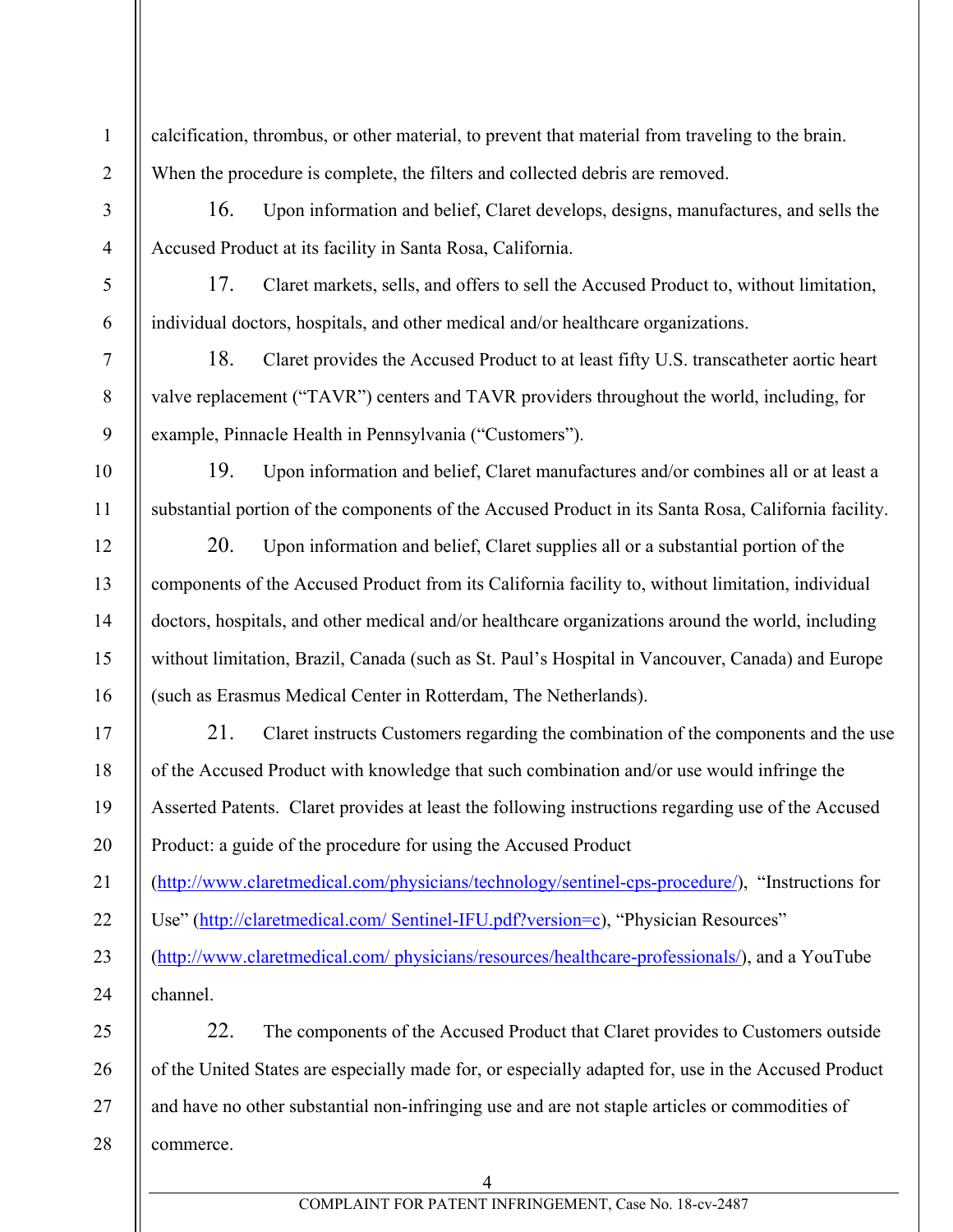23. The Accused Product infringes at least claims 1-12 of the '502 Patent and at least claims 2-5 of the '237 Patent.

24. A general description of how the Accused Product infringes exemplary claims of the Asserted Patents is attached as Exhibit C, which is incorporated by reference herein in its entirety.

## *Claret*'*s Knowledge of the Asserted Patents*

25. Claret first learned of the Asserted Patents no later than April 20, 2010. On that date, Claret submitted an Information Disclosure Statement to the USPTO in association with Application Number 12/689,997, identifying the '502 and '237 Patents as relevant to its own application for a patent that eventually issued as U.S. Patent No. 8,372,108, entitled "Intravascular Blood Filter," which is listed as covering the Accused Product on certain Claret marketing documents, such as http://www.claretmedical.com/wordpress/wpcontent/uploads/2018/03/US\_SentinelBroPL11066\_02-RevRB.pdf.

26. Further, Claret identified both Asserted Patents in the following Information Disclosure Statements associated with its other patent applications: November 17, 2010 (Application Number 12/871,708) and March 26, 2012 (Application Numbers 13/338,966, 13/338,995, 13/338,916, and 13/338,957). At least some of these issued into patents which Claret also claims cover the Accused Product.

27. Additionally, on May 10, 2012, in association with a Patent Cooperation Treaty application, the International Searching Authority issued an International Search Report identifying EP 1253871 B1 to Don Michael et al. as relevant to claims Claret sought. This document detailed how EP 1253871 B1, which claims priority to the same provisional application (Provisional Application No. 60/188,179) to which the '502 Patent also claims priority, was relevant to Claret's claims, providing further notice to Claret of the Asserted Patents and their application to Claret's products.

28. On October 17, 2017, Plaintiffs, through their counsel, formally notified Claret CEO Dr. Azin Parhizgar, Ph.D., via letter that products made, used, sold, or offered for sale by Claret, including the Accused Product, infringed the Asserted Patents, including a chart detailing the

28

1

2

3

4

5

6

7

8

9

10

11

12

13

14

15

16

17

18

19

20

21

22

23

24

25

26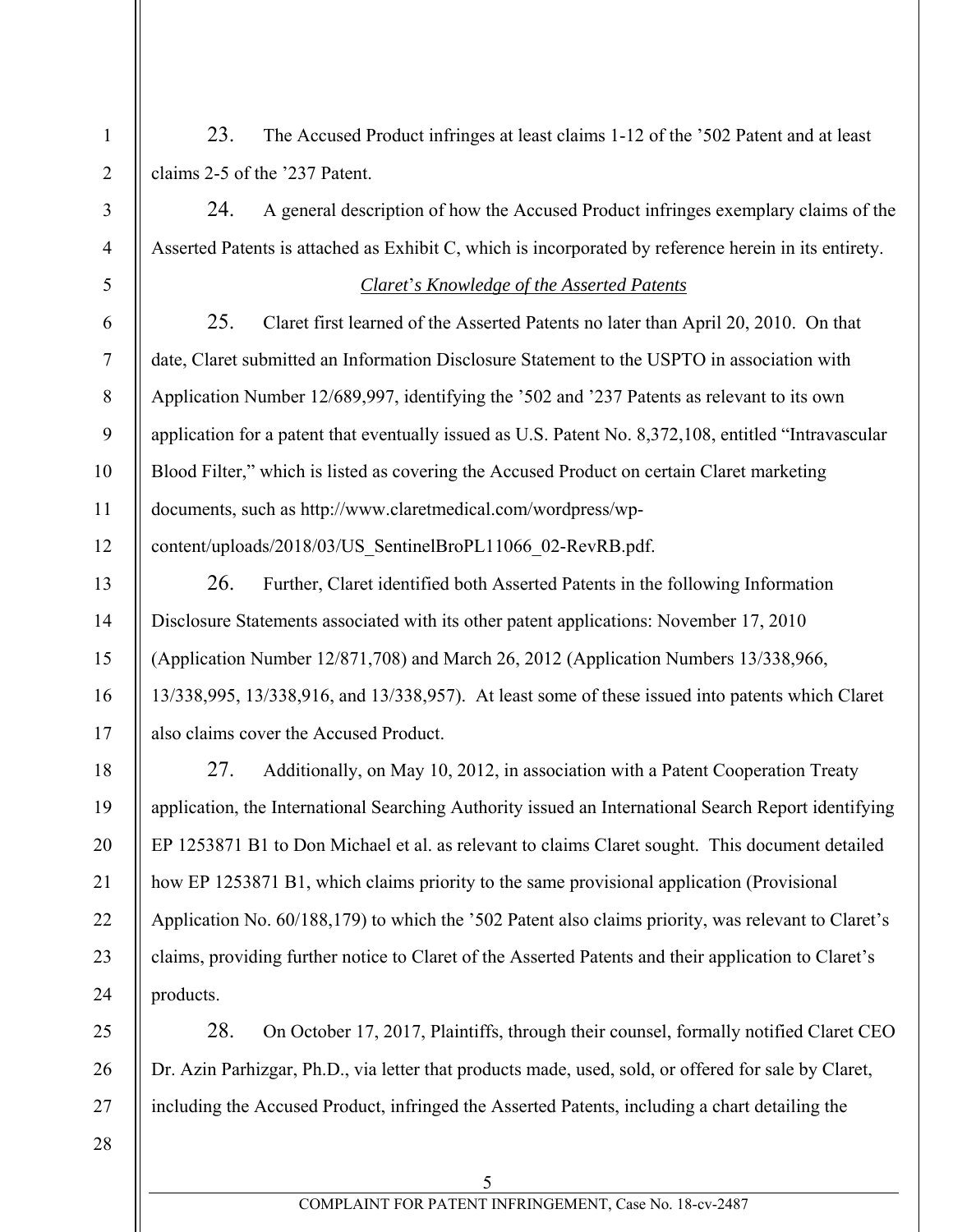infringement of exemplary claims. Upon information and belief, Claret received the October 17, 2017 letter on or about October 18, 2017.

29. Since becoming aware of the Asserted Patents at least as early as April 20, 2010, and no later than on or about October 18, 2017, Claret continued to develop, make, use, sell, and offer to sell the Accused Product to customers, thereby willfully and knowingly infringing the Asserted Patents.

## **COUNT 1 – INFRINGEMENT OF THE '502 PATENT**

30. Plaintiffs repeat the allegations contained in the preceding paragraphs 1 through 29 as though fully set forth herein.

31. Upon information and belief, Claret has in the past infringed and continues to infringe the '502 Patent, directly and/or by contributory infringement and/or by inducement of infringement, by making, using, selling and/or offering to sell, in this judicial district, throughout the United States, and elsewhere, the Accused Product, which embodies the patented inventions of the '502 Patent.

32. Pursuant to 35 U.S.C. § 271(a), Claret is liable for direct infringement of the '502 Patent by having made, used, offered to sell, or sold and continuing to make, use, sell and/or offer to sell the Accused Product in the United States. Claret's infringement includes, but is not limited to, the manufacture, use, sale, importation and/or offer for sale of Accused Product that embodies the patented invention of the '502 Patent. Claret has contracted to sell and has sold the Accused Product (in configurations generally similar to the allegations previously made herein) to, *inter alia*, Customers. Claret continues to make, use, sell, offer to sell, and/or import Accused Product despite having knowledge of the infringement of the '502 Patent as discussed *supra*.

33. Pursuant to 35 U.S.C. § 271(b), Claret is liable for inducement of infringement by having, and continuing to, knowingly cause (or intend to cause) the direct infringement of the '502 Patent by users of the Accused Product.

34. Pursuant to 35 U.S.C. § 271(c), Claret is liable for contributory infringement of the '502 Patent by having sold or offered to sell and continuing to sell or offer to sell the Accused Product, and the components thereof, that comprise a material component of the invention

6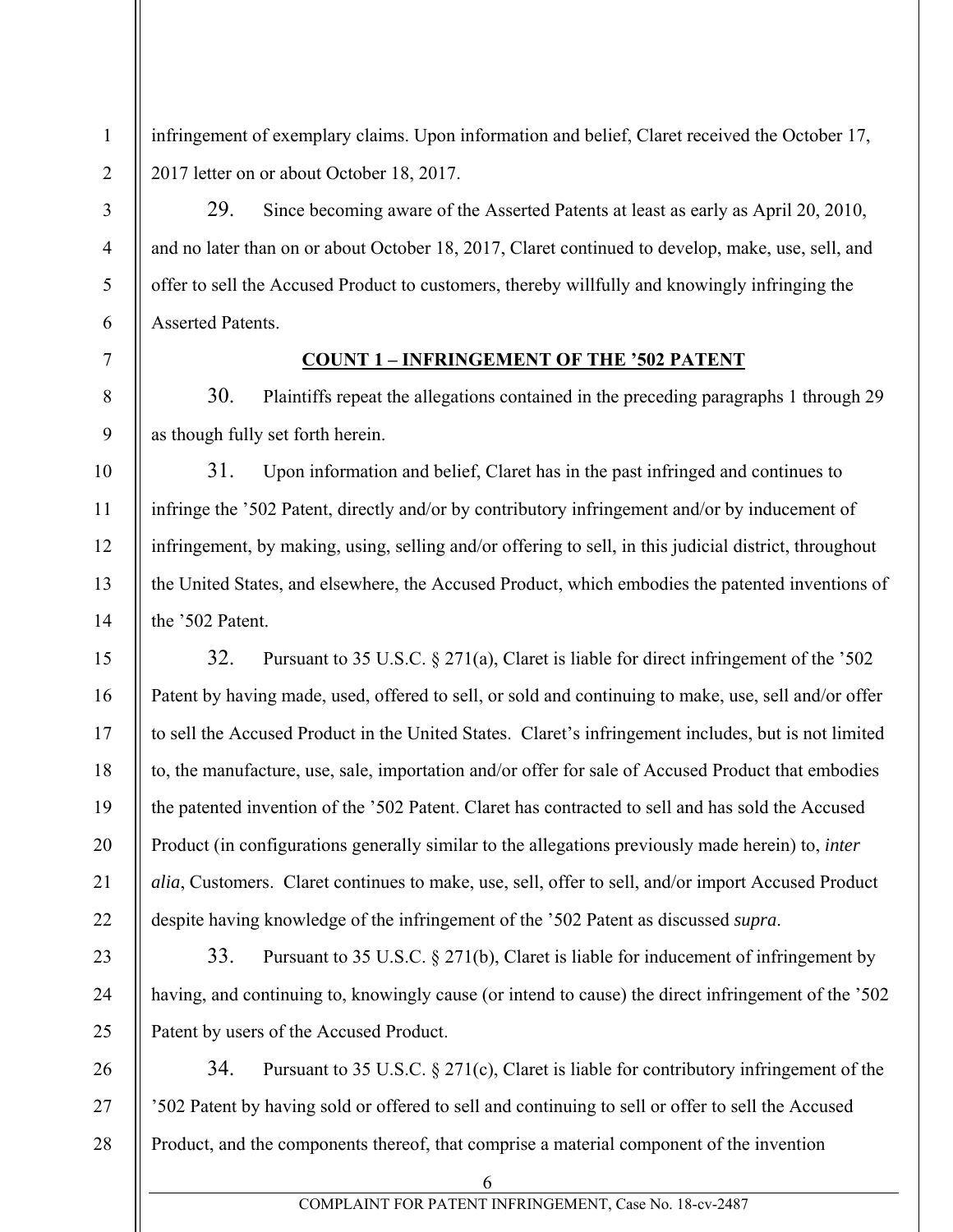embodied in the '502 Patent, that are especially made or adapted for use in infringing the '502 Patent, and that are not suitable for any substantial non-infringing use with knowledge that the '502 Patent was/is being directly infringed by users.

35. Pursuant to 35 U.S.C. § 271(f), Claret is liable for infringement of the '502 Patent by knowingly supplying customers outside of the United States with all or a substantial portion of the components of the Accused Product, the components having no other substantial non-infringing use and not being staple articles or commodities of commerce. Further, Claret knew that the combination of components supplied by Claret to foreign entities would infringe the '502 Patent if such combination occurred within the United States.

36. Upon information and belief, Claret's infringement of the '502 Patent is willful, deliberate, and intentional by continuing its acts of infringement with knowledge of the '502 Patent and thus acting in reckless disregard of Plaintiffs' patent rights.

37. As a result of Claret's acts of infringement of the '502 Patent, Plaintiffs have suffered injury to its business and property in an amount to be determined as damages, and will continue to suffer damages in the future.

38. Unless an injunction is issued enjoining Claret and their officers, agents, servants, employees and attorneys, and all those persons in active concert or participation with them from infringing the '502 Patent, Plaintiffs will suffer irreparable injury for which there is no adequate remedy at law.

## **COUNT 2 – INFRINGEMENT OF THE '237 PATENT**

39. Plaintiffs repeat the allegations contained in the preceding paragraphs 1 through 39 as though fully set forth herein.

40. Upon information and belief, Claret has in the past infringed and continues to infringe the '237 Patent, directly and/or by contributory infringement and/or by inducement of infringement, by making, using, selling and/or offering to sell, in this judicial district, throughout the United States, and elsewhere, the Accused Product, which embodies the patented inventions of the '237 Patent.

1

2

3

4

5

6

7

8

9

10

11

12

13

14

15

16

17

18

19

20

21

22

23

24

25

26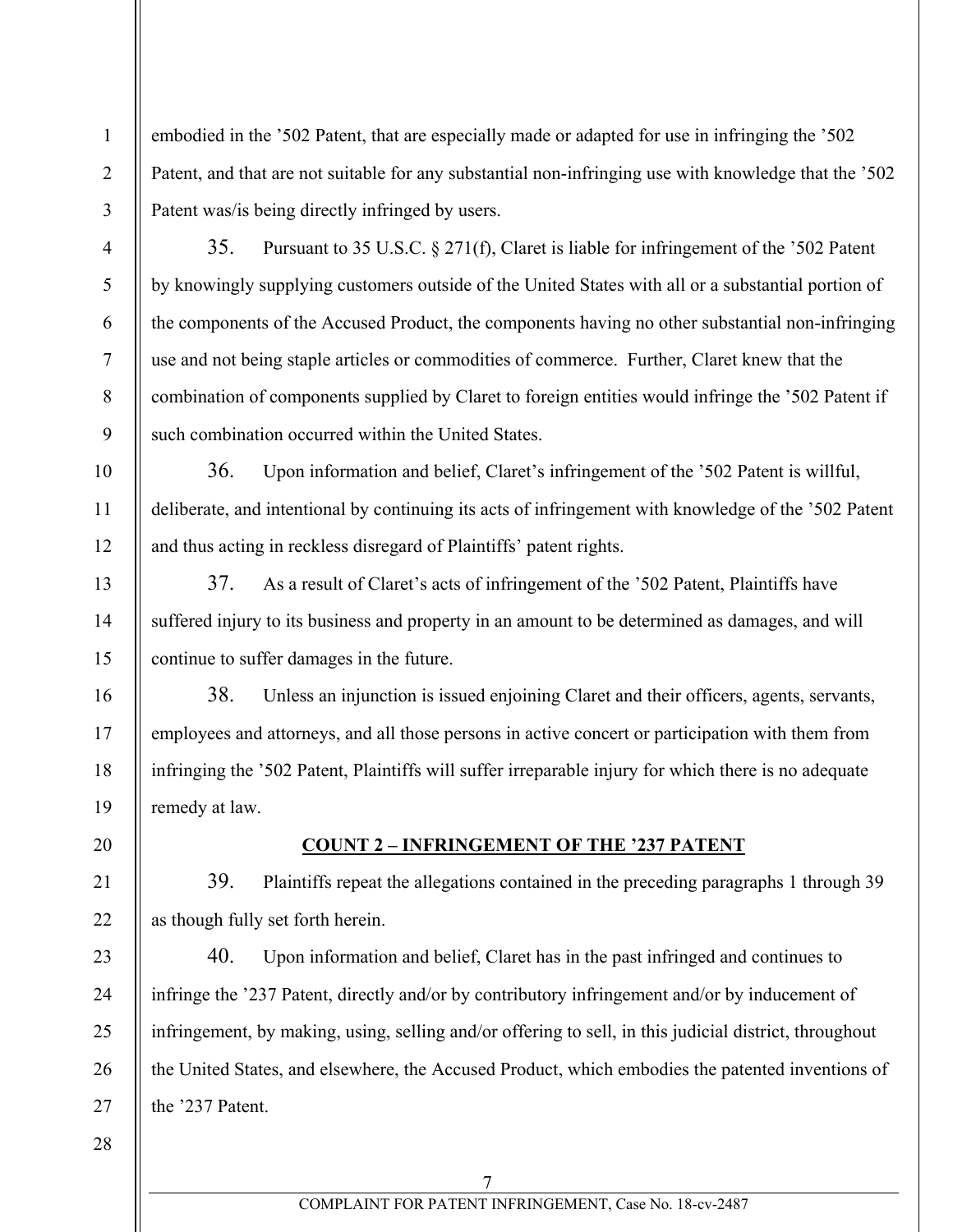1

2

3

41. Pursuant to 35 U.S.C. § 271(a), Claret is liable for direct infringement of the '237 Patent by having made, used, offered to sell, or sold and continuing to make, use, sell and/or offer to sell the Accused Product in the United States. Claret's infringement includes, but is not limited to, the manufacture, use, sale, importation and/or offer for sale of Accused Product that embodies the patented invention of the '237 Patent. Claret has contracted to sell and has sold the Accused Product (in configurations generally similar to the allegations previously made herein) to, *inter alia*, Customers. Claret continues to make, use, sell, offer to sell, and/or import Accused Product despite having knowledge of the infringement of the '237 Patent as discussed *supra*.

42. Pursuant to 35 U.S.C. § 271(b), Claret is liable for inducement of infringement by having, and continuing to, knowingly cause (or intend to cause) the direct infringement of the '237 Patent by users of the Accused Product.

43. Pursuant to 35 U.S.C. § 271(c), Claret is liable for contributory infringement of the '237 Patent by having sold or offered to sell and continuing to sell or offer to sell the Accused Product, and the components thereof, that comprise a material component of the invention embodied in the '237 Patent, that are especially made or adapted for use in infringing the '237 Patent, and that are not suitable for any substantial non-infringing use with knowledge that the '237 Patent was/is being directly infringed by users.

44. Pursuant to 35 U.S.C. § 271(f), Claret is liable for infringement of the '237 Patent by knowingly supplying customers outside of the United States with all or a substantial portion of the components of the Accused Product, the components having no other substantial non-infringing use and not being staple articles or commodities of commerce. Further, Claret knew that the combination of components supplied by Claret to foreign entities would infringe the '237 Patent if such combination occurred within the United States.

45. Upon information and belief, Claret's infringement of the '237 Patent is willful, deliberate, and intentional by continuing its acts of infringement with knowledge of the '237 Patent and thus acting in reckless disregard of Plaintiffs' patent rights.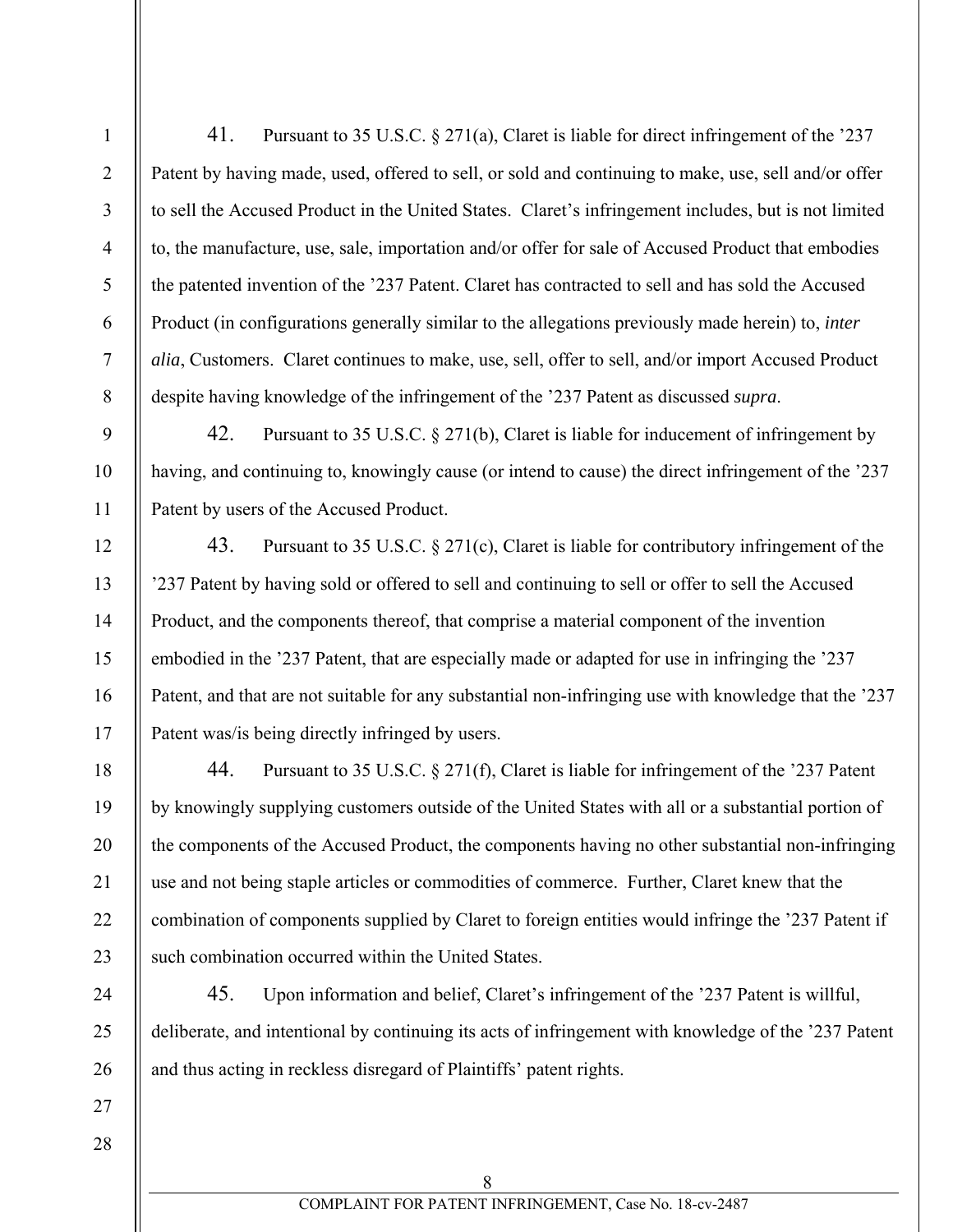46. As a result of Claret's acts of infringement of the '237 Patent, Plaintiffs have suffered injury to its business and property in an amount to be determined as damages, and will continue to suffer damages in the future.

47. Unless an injunction is issued enjoining Claret and their officers, agents, servants, employees and attorneys, and all those persons in active concert or participation with them from infringing the '237 Patent, Plaintiffs will suffer irreparable injury for which there is no adequate remedy at law.

## **PRAYER FOR RELIEF**

9 **WHEREFORE**, Plaintiffs pray for judgment and relief as follows:

1

2

3

4

5

6

7

8

10

11

12

13

14

15

16

17

18

19

20

21

22

23

24

25

26

27

- A. A declaration that Claret has infringed, is infringing, has induced and is inducing, has contributed and is contributing to the infringement of the '502 Patent;
- B. A declaration that Claret has infringed, is infringing, has induced and is inducing, has contributed and is contributing to the infringement of the '237 Patent;
- C. A permanent injunction enjoining Claret, its officers, agents, servants, employees, affiliates and attorneys, and all those in active concert or participation with them, from further infringing, inducing infringement, and contributing to the infringement of the '502 Patent;
- D. A permanent injunction enjoining Claret, its officers, agents, servants, employees, affiliates and attorneys, and all those in active concert or participation with them, from further infringing, inducing infringement, and contributing to the infringement of the '237 Patent;
	- E. An award of damages adequate to compensate Plaintiffs for the infringement of the '502 Patent by Claret and its Customers;
	- F. An award of damages adequate to compensate Plaintiffs for the infringement of the '237 Patent by Claret and its Customers;
	- G. A declaration that Claret's continuing infringement of the '502 Patent was and is willful, justifying a trebling of the award of damages under 35 U.S.C. § 284, or such other enhancement of the award of damages that the Court deems appropriate;